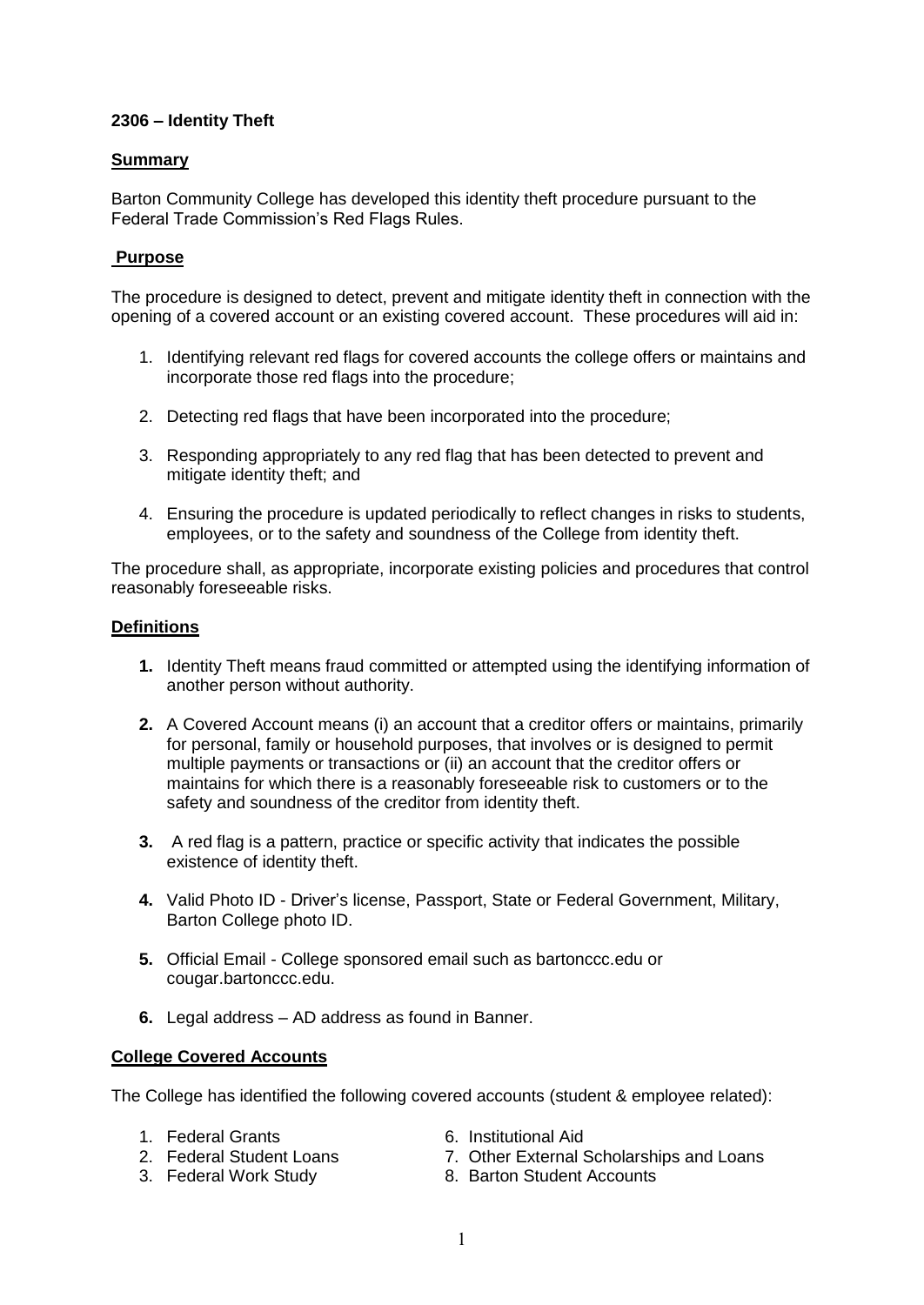- 
- 4. Federal Parent Loans 9. Payroll

## 5. State Aid to Students

## **Risk Assessment**

For the student related College administered covered accounts listed above, the existing risk is that a fraudulent request is made for a refund on an account with a credit balance. This is typically the result of a loan and/or direct payment. Since the College is solely responsible for issuing refunds on these accounts, the risk resides at the College level.

There is a potential risk to both student and employee payroll and the delivery of the funds to the individual that is owed the funds. Payroll procedures outline a number of options for the direction of funds that are owed to an employee.

The College will take steps to ensure that the activity of a service provider is conducted in accordance with reasonable policies and procedures designed to detect, prevent and mitigate the risk of identity theft whenever the organization engages a service provider to perform an activity in connection with one or more covered accounts. However, the processes transacted by these providers represent funds owed to the College, mitigating the risk of theft to the account holders. Additionally, the College will take steps to review the Red Flag policies and procedures enacted by these providers.

#### **Control Procedures**

As noted above, the primary risk associated with the covered accounts relates to refunds and changes to student accounts and loan accounts. The following control procedures mitigate these risks, as well as other risks associated with identity theft:

- 1. Refunds & Requests to change information on an account:
	- a. All refunds on student / employee's accounts that have a credit balance are either initiated by the college or must be initiated by the student / employee owning the account.
	- b. A request for changes to the account may be initiated either in person (verified by a valid photo ID), or in writing from the student's / employee's official e-mail account.
	- c. Phone requests will not be honored due to the difficulty in accessing the individual's identity.
- 2. Refund Check Distribution:
	- a. Checks are paid and mailed to the legal name and legal address (AD Address Type) or other verified Address Type where the Source field contains PAWS, PERS, ENRL, APP, EMAL, HRDS within the Banner System or may be picked up in person.
	- b. The student / employee must provide the student/employee valid photo ID when receiving the check in person.
	- c. A student / employee may designate another individual to pick up their check, or request that the check be mailed to an address that is different from the address in Banner; however, this must be requested in writing and submitted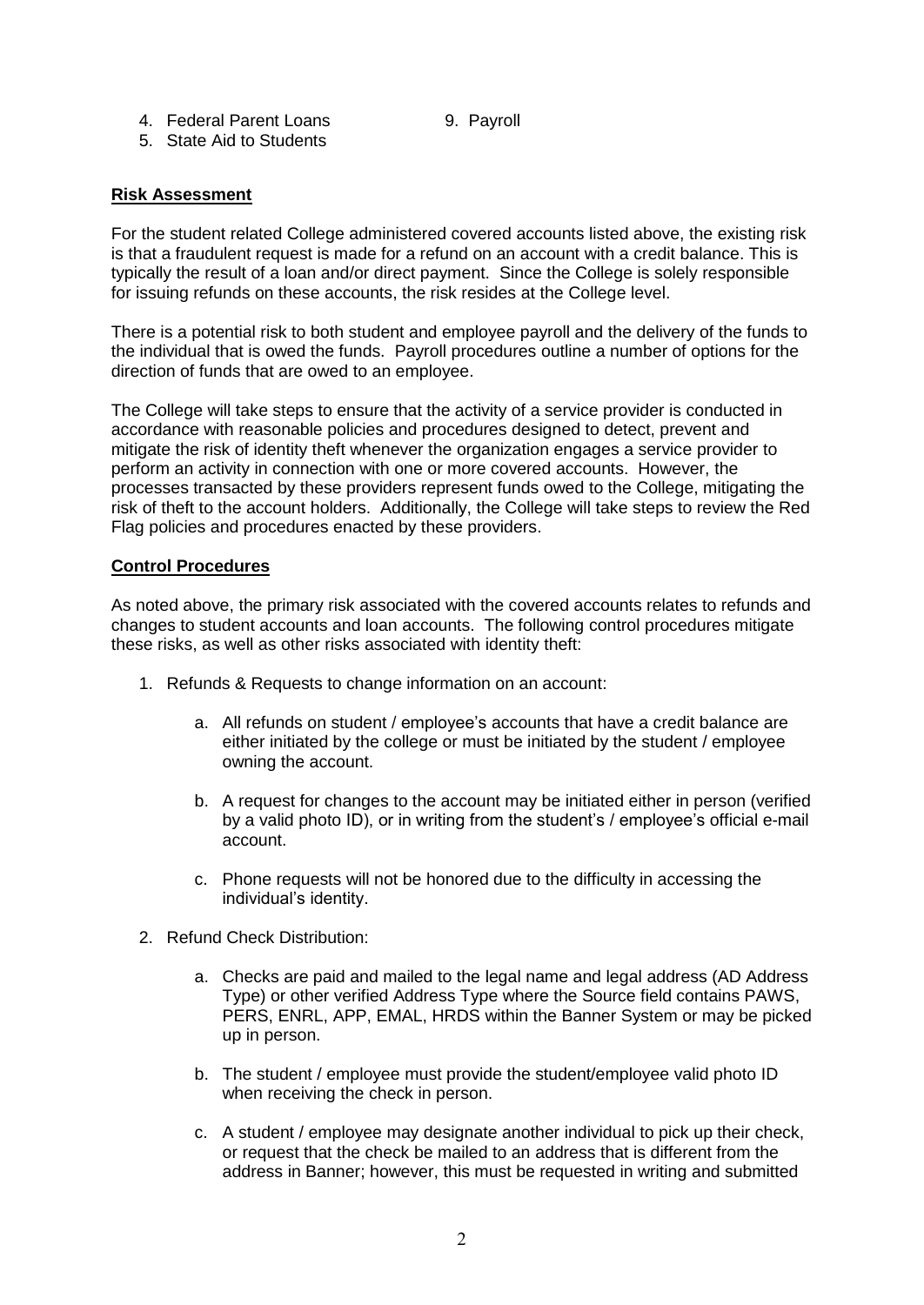either in person, with valid photo ID, or directly from the student's / employee's official email account.

- 3. Name Changes:
	- a. Students / Employees must make any permanent name change by contacting the Enrollment Service's Office (students) or Human Resources Office (employees).
		- i. Students A change in a student's name requires that a valid photo ID and a current Social Security Card be provided to Enrollment Services (mailed, emailed, faxed or in person).
		- ii. Employees A change in an employee's name requires that a valid photo ID and a current Social Security Card be provided to Human Resources (mailed, emailed, faxed or in person).
- 4. Address Changes:
	- a. An individual may request a change in their legal address by one of the following methods:
		- i. Submitting an address change request through the student's or employee's PAWs account.
		- ii. In person (with valid photo ID).
		- iii. By email from an official email address.
		- iv. Faxing or mailing a change of address affidavit which has been signed, dated, and notarized.
- 5. Payroll Check Distribution:
	- a. Full and Part time Employees may direct their payroll check to be direct deposited. The employee is to contact the Human Resources office to set up direct deposit.
	- b. Full and Part time Employees may arrange with Human Resources to pick up payroll checks in person.
	- c. Full and Part time employees can designate another individual to pick up their payroll check by requesting it in writing and then submitting the request to Human Resources either in person, with valid photo ID or directly from the employee's official email account.
	- d. Student employee payroll checks will be available to be picked up by the student in the Business Office with the presentation of a valid photo ID.
	- e. Students can designate another individual to pick up their payroll check by requesting it in writing and then submitting the request to the Business office either in person, with valid photo ID, or directly from the student's official email account.
	- f. A valid photo ID is required whenever the identity of the individual picking up the check is not known.
	- g. Payroll checks that are not picked up in person or direct deposited will be mailed to the legal address within the Banner System.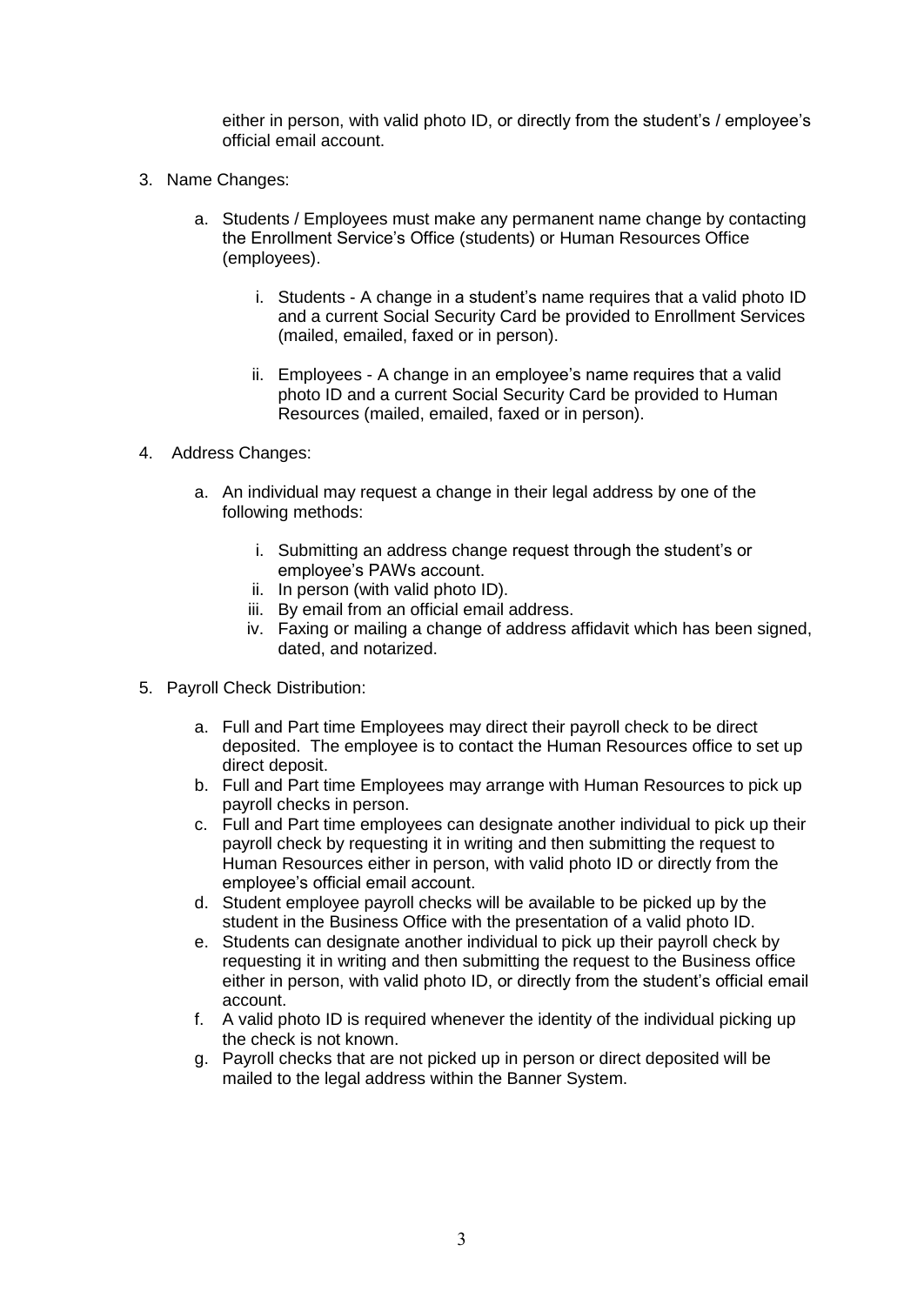# **Red Flags**

The following red flags are potential indicators of fraud. Any time a red flag, or a situation closely resembling a red flag is apparent, it should be investigated.

- 1. Documents provided for identification appear to have been altered or forged;
- 2. The photograph or physical description on the identification is not consistent with the appearance of the individual presenting the identification;
- 3. Any request made from a non-official email address;
- 4. A request to mail something to an address not listed on file; and
- 5. Notice from customers, victims of identity theft, law enforcement authorities, or other persons regarding possible identity theft in connection with covered accounts.

## **Response to Red Flags**

The procedure provides appropriate responses to detect red flags to prevent and mitigate identity theft. The appropriate responses to the relevant red flags are as follows:

- 1. Deny access to the covered account until other information is available to eliminate the Red Flag;
- 2. Contact the student or employee;
- 3. Change any passwords, security codes or other security devices that permit access to a covered account;
- 4. Notify law enforcement; or
- 5. Determine no response is warranted under the particular circumstances.

#### **Oversight of the Procedure**

Responsibility for developing, implementing and updating this procedure lies with the College's Vice President of Administration. The Vice President of Administration is responsible for the procedure administration, ensuring appropriate training of the College's staff on the procedure, reviewing any staff reports regarding the detection of red flags on the identified covered accounts and the steps for preventing and mitigating identity theft, determining which steps of prevention and mitigation should be taken in particular circumstances and considering periodic changes to the procedure.

#### **Updating the Procedure**

This procedure will be periodically reviewed and updated to reflect changes in risks to students, employees, and the soundness of the College from identity theft related to the noted covered accounts. At least once per fiscal year, the Vice President of Administration will consider the College's experiences with identity theft, changes in identity theft methods, changes in identity theft detection and prevention methods, changes in types of accounts the College maintains and changes in the College's business arrangements with other entities, as they relate to this procedure. After considering these factors, the Vice President of Administration will determine whether changes to the procedure, including the listing of red flags, are warranted. If warranted, the procedure will be updated.

#### **Staff Training**

College staff responsible for implementing the procedure shall be trained under the direction of the Vice President of Administration or the Business Manager in the detection of red flags, and the responsive steps to be taken when a Red Flag is detected.

#### **Contact(s)**